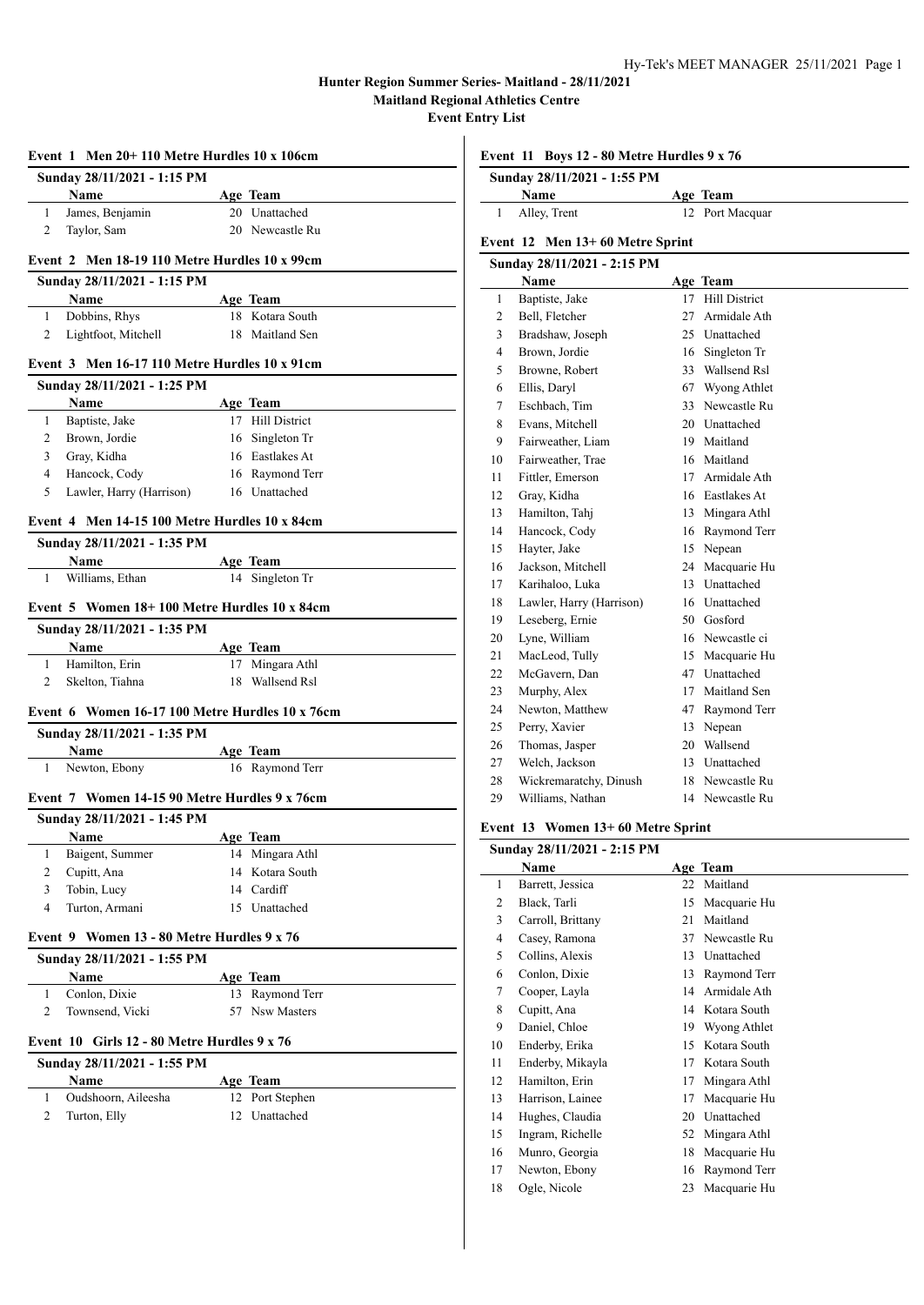#### **Event 13 ...(Women 13+ 60 Metre Sprint)**

|    | <b>Name</b>     |     | Age Team        |
|----|-----------------|-----|-----------------|
| 19 | Pollard, Jemma  |     | 16 Newcastle Ru |
| 20 | Roberts, Amelia |     | 14 Macquarie Hu |
| 21 | Skelton, Tiahna | 18. | Wallsend Rsl    |
| 22 | Smee, Katie     |     | 24 Macquarie Hu |
| 23 | Stewart, Bella  |     | 20 Newcastle Ru |
| 24 | Townsend, Vicki |     | 57 Nsw Masters  |
| 25 | Turton, Armani  | 15. | Unattached      |
| 26 | Ward, Amarni    | 14  | Maitland        |
| 27 | Wight, Philippa | 58. | Unattached      |
| 28 | Zouein, Maddi   | 20  | Unattached      |

#### **Event 14 Girls 6-12 60 Metre Sprint**

| Sunday 28/11/2021 - 2:35 PM |                     |        |                         |  |  |
|-----------------------------|---------------------|--------|-------------------------|--|--|
|                             | <b>Name</b>         |        | Age Team                |  |  |
| 1                           | Austin, Molly       | 10     | Macquarie Hu            |  |  |
| $\mathfrak{2}$              | Barnes, Elara       | 9.     | Port Stephen            |  |  |
| 3                           | Brunckhorst, Marli  | 12     | Macquarie Hu            |  |  |
| 4                           | Bryant, Tayla       | 11     | Macquarie Hu            |  |  |
| 5                           | Clifford, Kristen   | 6      | Eastlakes               |  |  |
| 6                           | Colvin, Eva         |        | 9 Newcastle ci          |  |  |
| 7                           | Croft, Isla         |        | 10 Macquarie Hu         |  |  |
| 8                           | Croft, Lillian      | $\tau$ | Macquarie Hu            |  |  |
| 9                           | Cutfield, Matilda   | 9      | Kotara South            |  |  |
| 10                          | Davis, Amaya        |        | 9 Port Macquar          |  |  |
| 11                          | Douglas, Ellis      | 6      | Wyong                   |  |  |
| 12                          | Garrett, Harlow     |        | 9 Maitland              |  |  |
| 13                          | Gentle, Addyson     |        | 11 Maitland             |  |  |
| 14                          | Hill, Evie          |        | 7 Forster Tuncurry      |  |  |
| 15                          | Karihaloo, Zoe      |        | 11 Unattached           |  |  |
| 16                          | Marshall, Delihah   | 8      | <b>Forster Tuncurry</b> |  |  |
| 17                          | McDonald, Chelsea   |        | 6 Forster Tuncurry      |  |  |
| 18                          | McDonald, Ella      |        | 9 Forster Tuncurry      |  |  |
| 19                          | McDonald, Mia       |        | 10 Port Stephen         |  |  |
| 20                          | McGavern, Mara      |        | 12 Raymond Terr         |  |  |
| 21                          | Morrison, Ella      | 11     | Wallsend Rsl            |  |  |
| 22                          | Morrison, Jasmine   | 9      | Wallsend Rsl            |  |  |
| 23                          | O'Brien, Hallie     |        | 6 Eastlakes At          |  |  |
| 24                          | Oudshoorn, Aileesha |        | 12 Port Stephen         |  |  |
| 25                          | Porter, Mia         | $\tau$ | Eastlakes               |  |  |
| 26                          | Porter, Skye        | $\tau$ | Eastlakes               |  |  |
| 27                          | Ross, Rain          | 8      | Wyong                   |  |  |
| 28                          | Turton, Elly        | 12     | Unattached              |  |  |
| 29                          | Wallis, Emerson     | 11     | Anlac                   |  |  |
| 30                          | Wegener, Anna       | 8.     | Cherrybrook             |  |  |
| 31                          | Welch, Isabelle     | 8      | Macquarie Hu            |  |  |
| 32                          | Whight, Ella        | 9      | <b>Forster Tuncurry</b> |  |  |
| 33                          | Whight, Jemima      | 6      | <b>Forster Tuncurry</b> |  |  |
| 34                          | Whight, Louisa      | $\tau$ | <b>Forster Tuncurry</b> |  |  |
| 35                          | Whitehill, Isabella | 8      | Coffs Harbour           |  |  |
| 36                          | Whitehill, Lillian  | 8      | Coffs Harbour           |  |  |

#### **Event 15 Boys 6-12 60 Metre Sprint**

| Sunday 28/11/2021 - 2:35 PM |                          |  |                     |
|-----------------------------|--------------------------|--|---------------------|
|                             | <b>Name</b>              |  | Age Team            |
|                             | Allan, Ashley            |  | 10 Forster Tuncurry |
|                             | Allan, Charlie           |  | 7 Forster Tuncurry  |
|                             | Breckon-Woolgar, Thibaut |  | 7 Port Stephen      |
|                             | Bryant, Axl              |  | Macquarie Hu        |

| Hanrahan, Max    |    | Port Stephen            |
|------------------|----|-------------------------|
| Hearnden, Jacob  |    | Cardiff                 |
| McDonald, Jayden |    | <b>Forster Tuncurry</b> |
| McIntyre, Ethan  | 8  | Wyong                   |
| Rainbow, Emmett  | 8  | Maitland                |
| Rowston, Jonah   | 11 | Unattached              |
| Shamley, Mason   | 8  | Kotara South            |
| Shelly, Austin   | 6. | Edgeworth               |
| Shelly, Lachlan  | 8  | Edgeworth               |
| Wegener, Issac   | 10 | Cherrybrook             |
|                  |    | 8.                      |

#### **Event 16 Men 13+ 1500 Metre Run**

|                | Sunday 28/11/2021 - 3:00 PM |    |                         |
|----------------|-----------------------------|----|-------------------------|
|                | Name                        |    | Age Team                |
| 1              | Ashby, Myles                | 14 | Gosford                 |
| $\overline{c}$ | Barnes, Craig               | 46 | Eastlakes               |
| 3              | Barnes, Lachlan             | 14 | Eastlakes               |
| 4              | Brien, Keelan               | 16 | Port Macquar            |
| 5              | Everett, Brayden            | 16 | Newcastle Ru            |
| 6              | Everett, Cory               | 13 | Newcastle Ru            |
| 7              | Hancock, Cody               | 16 | Raymond Terr            |
| 8              | Kellett, Noah               | 16 | Newcastle Ru            |
| 9              | Krecklenberg, Noah          | 20 | Run Crew                |
| 10             | Leighton, Bailey            | 15 | Unattached              |
| 11             | Magner, Jacob               | 15 | Run Crew                |
| 12             | Magner, Simon               | 17 | Run Crew                |
| 13             | Morgan, Coen                | 14 | Maitland Sen            |
| 14             | Raptis, Paul                | 23 | <b>Bankstown Sports</b> |
| 15             | Serret, Joshua              | 21 | Raymond Terr            |
| 16             | Smee, Andrew                | 47 | Kotara South            |
| 17             | Totterman, Luke             | 15 | Kotara South            |
| 18             | Ward, Nate                  | 13 | Kotara South            |
| 19             | Warren, Mark                | 40 | Mingara Athl            |
| 20             | Wegener, Caleb              | 40 | Run Crew                |
| 21             | Wells, Ryan                 | 14 | Lithgow Athl            |

#### **Event 17 Women 13+ 1500 Metre Run**

| Sunday 28/11/2021 - 3:10 PM |    |                    |    |                 |
|-----------------------------|----|--------------------|----|-----------------|
|                             |    | <b>Name</b>        |    | Age Team        |
|                             | 1  | Enderby, Erika     |    | 15 Kotara South |
|                             | 2  | Enderby, Mikayla   | 17 | Kotara South    |
|                             | 3  | Greentree, Harriet | 15 | Maitland Sen    |
|                             | 4  | Hunt, Sally        |    | 58 Mingara Athl |
|                             | 5  | Jarvis, Hannah     | 15 | Kotara South    |
|                             | 6  | Miller, Annabelle  |    | 14 Kotara South |
|                             | 7  | Miller, Lillian    |    | 16 Kotara South |
|                             | 8  | Monk, Montana      | 17 | Macquarie Hu    |
|                             | 9  | North, Natasha     | 13 | Raymond Terr    |
|                             | 10 | Rowntree, Hunter   | 15 | Newcastle Ru    |
|                             | 11 | Schmidt, Lucy      | 14 | Kotara South    |
|                             | 12 | Wegener, Jane      | 39 | Hornsby         |
|                             | 13 | White, Claudia     | 25 | Unattached      |

#### **Event 18 Mixed 10-12 1500 Metre Run**

# **Sunday 28/11/2021 - 3:20 PM**

 $\overline{a}$ 

| <b>Name</b>    | Age Team                     |
|----------------|------------------------------|
| Alley, Trent   | M12 Port Macquar             |
| Ashby, Caetlin | W <sub>12</sub> Gosford      |
| Barnes, Lacy   | W12 Eastlakes                |
| Croft, Isla    | W <sub>10</sub> Macquarie Hu |
|                |                              |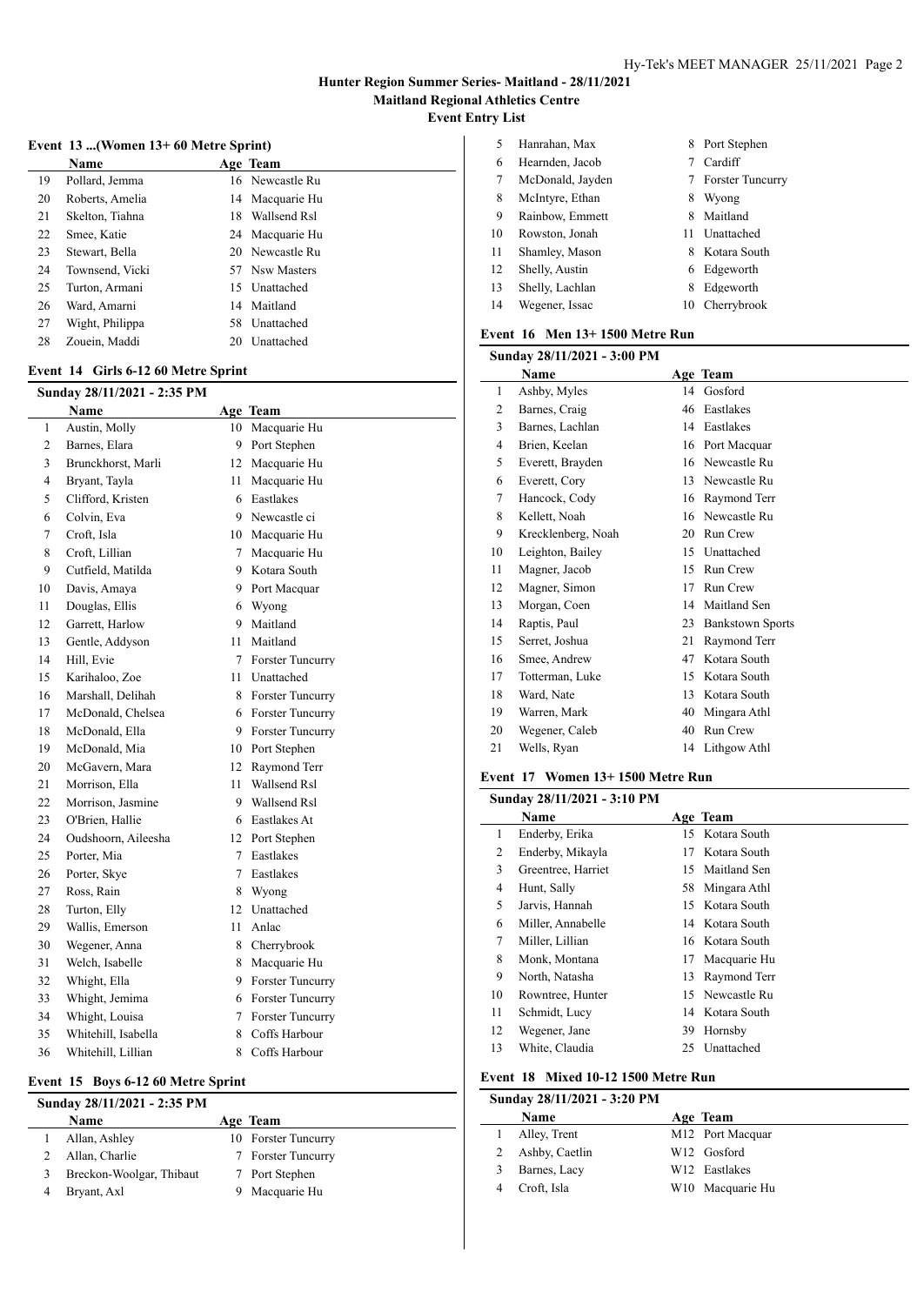# **Event 18 ...(Mixed 10-12 1500 Metre Run)**

|    | <b>Name</b>          |     | Age Team                     |
|----|----------------------|-----|------------------------------|
| 5  | Croft, Oliver        |     | M12 Macquarie Hu             |
| 6  | Davis, Preston       |     | M12 Port Macquar             |
| 7  | Hearnden, Emma       |     | W12 Macquarie Hu             |
| 8  | Hill, Joey           | M9  | <b>Forster Tuncurry</b>      |
| 9  | McMahon, Patrick     |     | M11 Trinity Athletic         |
| 10 | O'Connell, Isabel    |     | W <sub>11</sub> Tamworth     |
| 11 | Rainbow, Amelia      |     | W12 Maitland                 |
| 12 | Rainbow, Gabrielle   |     | W10 Maitland                 |
| 13 | Rowntree, Kupa-Lilli |     | W <sub>11</sub> Newcastle Ru |
| 14 | Wallis, Emerson      | W11 | Anlac                        |
| 15 | Ward, Flynn          |     | M11 Kotara South             |
| 16 | Wegener, Issac       |     | M <sub>10</sub> Cherrybrook  |

# **Event 19 Men 13+ 100 Metre Sprint**

|                | Sunday 28/11/2021 - 3:40 PM |     |                 |
|----------------|-----------------------------|-----|-----------------|
|                | Name                        |     | Age Team        |
| $\mathbf{1}$   | Barnes, Lachlan             | 14  | Eastlakes       |
| 2              | Bell, Fletcher              | 27  | Armidale Ath    |
| 3              | Bradshaw, Joseph            | 25  | Unattached      |
| $\overline{4}$ | Brown, Jordie               | 16  | Singleton Tr    |
| 5              | Carr, Blake                 | 27  | Macquarie Hu    |
| 6              | Cotton, Matthew             | 14  | Port Stephen    |
| 7              | Dobbins, Rhys               | 18. | Kotara South    |
| 8              | Ellis, Daryl                | 67  | Wyong Athlet    |
| 9              | Eschbach, Tim               | 33  | Newcastle Ru    |
| 10             | Evans, Mitchell             |     | 20 Unattached   |
| 11             | Fairweather, Liam           | 19. | Maitland        |
| 12             | Fairweather, Trae           | 16  | Maitland        |
| 13             | Fittler, Emerson            | 17  | Armidale Ath    |
| 14             | Gray, Kidha                 |     | 16 Eastlakes At |
| 15             | Hamilton, Tahj              | 13  | Mingara Athl    |
| 16             | Hancock, Cody               | 16  | Raymond Terr    |
| 17             | Hayter, Jake                | 15  | Nepean          |
| 18             | Jackson, Mitchell           | 24  | Macquarie Hu    |
| 19             | Karihaloo, Luka             | 13  | Unattached      |
| 20             | Leseberg, Ernie             |     | 50 Gosford      |
| 21             | Lightfoot, Mitchell         | 18  | Maitland Sen    |
| 22             | Lloyd, Lleyton              | 21  | Macquarie Hu    |
| 23             | Lyne, William               | 16  | Newcastle ci    |
| 24             | MacLeod, Tully              | 15  | Macquarie Hu    |
| 25             | Murphy, Alex                | 17  | Maitland Sen    |
| 26             | Newton, Matthew             | 47  | Raymond Terr    |
| 27             | Perry, Xavier               | 13  | Nepean          |
| 28             | Thomas, Jasper              | 20  | Wallsend        |
| 29             | Walter, Elijah              | 18  | Raymond Terr    |
| 30             | Welch, Jackson              | 13  | Unattached      |
| 31             | Wickremaratchy, Dinush      | 18  | Newcastle Ru    |
| 32             | Williams, Nathan            | 14  | Newcastle Ru    |

# **Event 20 Women 13+ 100 Metre Sprint**

| Sunday 28/11/2021 - 3:40 PM |     |                 |
|-----------------------------|-----|-----------------|
| <b>Name</b>                 |     | Age Team        |
| Barrett, Jessica            |     | 22 Maitland     |
| Black, Tarli                |     | 15 Macquarie Hu |
| Carroll, Brittany           | 21  | Maitland        |
| Casey, Ramona               |     | 37 Newcastle Ru |
| Collins, Alexis             | 13. | Unattached      |
| Conlon, Dixie               | 13. | Raymond Terr    |
|                             |     |                 |

| 7  | Cooper, Layla    | 14 | Armidale Ath       |
|----|------------------|----|--------------------|
| 8  | Cupitt, Ana      | 14 | Kotara South       |
| 9  | Daniel, Chloe    | 19 | Wyong Athlet       |
| 10 | Enderby, Erika   | 15 | Kotara South       |
| 11 | Enderby, Mikayla | 17 | Kotara South       |
| 12 | Hamilton, Erin   | 17 | Mingara Athl       |
| 13 | Harrison, Lainee | 17 | Macquarie Hu       |
| 14 | Heath, Jenna     | 24 | Anlac              |
| 15 | Hill, Brooke     | 15 | Newcastle Ru       |
| 16 | Ingram, Richelle | 52 | Mingara Athl       |
| 17 | Monk, Montana    | 17 | Macquarie Hu       |
| 18 | Munro, Georgia   | 18 | Macquarie Hu       |
| 19 | Newton, Ebony    | 16 | Raymond Terr       |
| 20 | Ogle, Nicole     | 23 | Macquarie Hu       |
| 21 | Pollard, Jemma   | 16 | Newcastle Ru       |
| 22 | Roberts, Amelia  | 14 | Macquarie Hu       |
| 23 | Rowntree, Hunter | 15 | Newcastle Ru       |
| 24 | Skelton, Tiahna  | 18 | Wallsend Rsl       |
| 25 | Smee, Katie      | 24 | Macquarie Hu       |
| 26 | Tobin, Lucy      | 14 | Cardiff            |
| 27 | Townsend, Vicki  | 57 | <b>Nsw Masters</b> |
| 28 | Turton, Armani   | 15 | Unattached         |
| 29 | Ward, Amarni     | 14 | Maitland           |
| 30 | Wight, Philippa  | 58 | Unattached         |
| 31 | Zouein, Maddi    | 20 | Unattached         |

#### **Event 21 Girls 6-12 100 Metre Sprint**

# **Sunday 28/11/2021 - 4:00 PM**

| Sunday 28/11/2021 - 4:00 PM |                     |        |                         |
|-----------------------------|---------------------|--------|-------------------------|
|                             | Name                |        | Age Team                |
| 1                           | Austin, Molly       | 10     | Macquarie Hu            |
| $\overline{c}$              | Barnes, Elara       | 9      | Port Stephen            |
| 3                           | Barnes, Lacy        |        | 12 Eastlakes            |
| $\overline{4}$              | Brunckhorst, Marli  |        | 12 Macquarie Hu         |
| 5                           | Bryant, Tayla       | 11     | Macquarie Hu            |
| 6                           | Clifford, Kristen   |        | 6 Eastlakes             |
| 7                           | Colvin, Eva         |        | 9 Newcastle ci          |
| 8                           | Croft, Isla         |        | 10 Macquarie Hu         |
| 9                           | Croft, Lillian      | $\tau$ | Macquarie Hu            |
| 10                          | Cutfield, Matilda   |        | 9 Kotara South          |
| 11                          | Davis, Amaya        |        | 9 Port Macquar          |
| 12                          | Douglas, Ellis      |        | 6 Wyong                 |
| 13                          | Garrett, Harlow     | 9      | Maitland                |
| 14                          | Gentle, Addyson     | 11     | Maitland                |
| 15                          | Hill, Alice         |        | 12 Kotara South         |
| 16                          | Hill, Evie          | 7      | <b>Forster Tuncurry</b> |
| 17                          | Karihaloo, Zoe      | 11     | Unattached              |
| 18                          | Marshall, Delihah   |        | 8 Forster Tuncurry      |
| 19                          | McDonald, Chelsea   |        | 6 Forster Tuncurry      |
| 20                          | McDonald, Ella      |        | 9 Forster Tuncurry      |
| 21                          | McDonald, Mia       |        | 10 Port Stephen         |
| 22                          | McGavern, Mara      | 12     | Raymond Terr            |
| 23                          | Morrison, Ella      |        | 11 Wallsend Rsl         |
| 24                          | Morrison, Jasmine   |        | 9 Wallsend Rsl          |
| 25                          | O'Brien, Hallie     |        | 6 Eastlakes At          |
| 26                          | Oudshoorn, Aileesha | 12     | Port Stephen            |
| 27                          | Porter, Mia         | 7      | Eastlakes               |
| 28                          | Ridgway, Phoebe     |        | 12 Unattached           |
| 29                          | Ross, Rain          |        | 8 Wyong                 |
| 30                          | Turton, Elly        | 12     | Unattached              |
| 31                          | van Epen, Charlotte | 12     | Newcastle ci            |
|                             |                     |        |                         |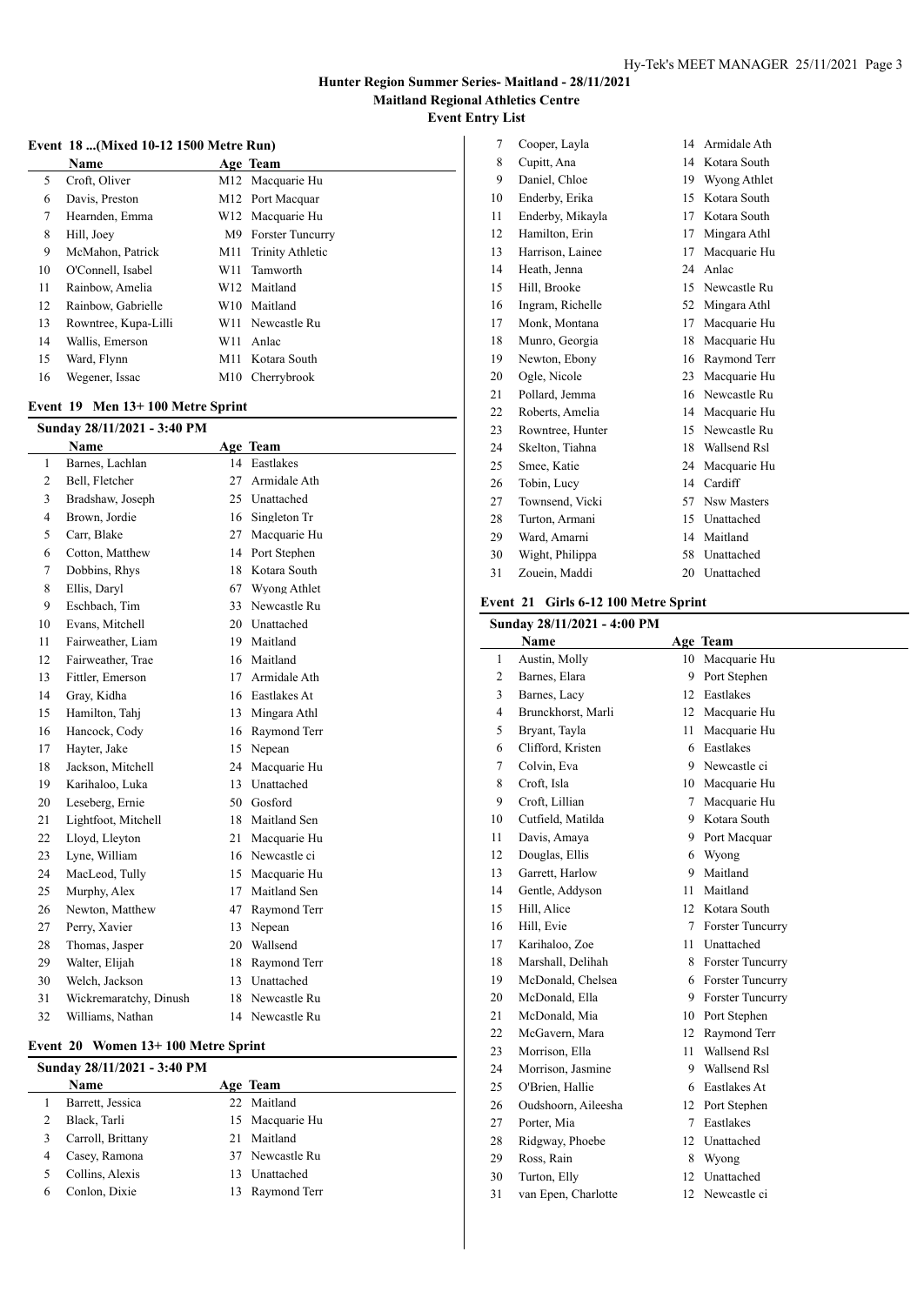# **Event 21 ...(Girls 6-12 100 Metre Sprint)**

|    | Name                |    | Age Team                |
|----|---------------------|----|-------------------------|
| 32 | Wallis, Emerson     | 11 | Anlac                   |
| 33 | Wegener, Anna       | 8. | Cherrybrook             |
| 34 | Welch, Isabelle     |    | 8 Macquarie Hu          |
| 35 | Whight, Ella        |    | 9 Forster Tuncurry      |
| 36 | Whight, Jemima      |    | 6 Forster Tuncurry      |
| 37 | Whight, Louisa      | 7  | <b>Forster Tuncurry</b> |
| 38 | Whitehill, Isabella | 8. | Coffs Harbour           |
| 39 | Whitehill, Lillian  |    | Coffs Harbour           |
|    |                     |    |                         |

#### **Event 22 Boys 6-12 100 Metre Sprint**

| Sunday 28/11/2021 - 4:00 PM |                          |    |                         |
|-----------------------------|--------------------------|----|-------------------------|
|                             | Name                     |    | Age Team                |
| 1                           | Allan, Ashley            | 10 | <b>Forster Tuncurry</b> |
| 2                           | Allan, Charlie           | 7  | <b>Forster Tuncurry</b> |
| 3                           | Breckon-Woolgar, Thibaut | 7  | Port Stephen            |
| 4                           | Bryant, Axl              | 9  | Macquarie Hu            |
| 5                           | Croft, Oliver            | 12 | Macquarie Hu            |
| 6                           | Hanrahan, Max            | 8  | Port Stephen            |
| 7                           | Hearnden, Jacob          | 7  | Cardiff                 |
| 8                           | Hill, Joey               | 9  | <b>Forster Tuncurry</b> |
| 9                           | McDonald, Jayden         | 7  | <b>Forster Tuncurry</b> |
| 10                          | McIntyre, Ethan          | 8  | Wyong                   |
| 11                          | Rainbow, Emmett          | 8  | Maitland                |
| 12                          | Rowston, Jonah           | 11 | Unattached              |
| 13                          | Shamley, Mason           | 8  | Kotara South            |
| 14                          | Shelly, Austin           | 6  | Edgeworth               |
| 15                          | Shelly, Lachlan          | 8  | Edgeworth               |
| 16                          | Stokes, Jordan           | 9  | Kotara South            |
| 17                          | Wegener, Issac           | 10 | Cherrybrook             |

#### **Event 23 Mixed 12+ 3000 Metre Race Walk**

|    | Sunday 28/11/2021 - 4:30 PM |      |                                          |
|----|-----------------------------|------|------------------------------------------|
|    | Name                        |      | Age Team                                 |
| 1  | Ashby, Caetlin              |      | W12 Gosford                              |
| 2  | Ashby, Myles                |      | M <sub>14</sub> Gosford                  |
| 3  | Bell, Bridget               | W19. | Asics Wests                              |
| 4  | Bolton, Hannah              |      | W18 Mingara Athl                         |
| 5  | Bonham, Ryan                |      | M <sub>15</sub> Wallsend R <sub>sl</sub> |
| 6  | Charlton, Peter             |      | M14 Eastlakes                            |
| 7  | Gibbons, Carl               |      | M25 Westlakes                            |
| 8  | Hearnden, Emma              |      | W12 Macquarie Hu                         |
| 9  | Jones, Tyler                |      | M23 Mingara Athl                         |
| 10 | Maxwell, Madeleine          |      | W12 Macquarie Hu                         |
| 11 | McGinniskin, Jack           | M19. | Mingara Athl                             |
| 12 | Pincher, Stella             |      | W12 Anlac                                |
| 13 | Pitcher, Sienna             |      | W14 Gosford                              |
| 14 | Richardson, Dyan            |      | M13 Mingara Athl                         |

#### **Event 24 Girls 7-12 400 Metre Run**

| Sunday 28/11/2021 - 5:05 PM |                    |     |                 |
|-----------------------------|--------------------|-----|-----------------|
|                             | <b>Name</b>        |     | Age Team        |
|                             | Barnes, Elara      | 9   | Port Stephen    |
|                             | Barnes, Lacy       | 12. | Eastlakes       |
|                             | Brunckhorst, Marli |     | 12 Macquarie Hu |
| 4                           | Bryant, Tayla      | 11  | Macquarie Hu    |
|                             | Colvin, Eva        | 9   | Newcastle ci    |
| 6                           | Croft, Isla        | 10  | Macquarie Hu    |
|                             | Croft, Lillian     |     | Macquarie Hu    |

| 8  | Cutfield, Matilda    | 9               | Kotara South            |
|----|----------------------|-----------------|-------------------------|
| 9  | Davis, Amaya         | 9               | Port Macquar            |
| 10 | Douglas, Ellis       | 6               | Wyong                   |
| 11 | Garrett, Harlow      | 9               | Maitland                |
| 12 | Hearnden, Emma       | 12              | Macquarie Hu            |
| 13 | Hill, Alice          | 12              | Kotara South            |
| 14 | Hill, Evie           | 7               | <b>Forster Tuncurry</b> |
| 15 | Karihaloo, Zoe       | 11              | Unattached              |
| 16 | Marshall, Delihah    | 8               | <b>Forster Tuncurry</b> |
| 17 | McDonald, Ella       | 9               | <b>Forster Tuncurry</b> |
| 18 | McGavern, Mara       | 12              | Raymond Terr            |
| 19 | Morrison, Ella       | 11              | Wallsend Rsl            |
| 20 | Morrison, Jasmine    | 9               | Wallsend Rsl            |
| 21 | O'Connell, Isabel    | 11              | Tamworth                |
| 22 | Porter, Mia          | 7               | Eastlakes               |
| 23 | Porter, Skye         | 7               | Eastlakes               |
| 24 | Rainbow, Amelia      | 12.             | Maitland                |
| 25 | Rainbow, Gabrielle   | 10              | Maitland                |
| 26 | Ridgway, Phoebe      | 12              | Unattached              |
| 27 | Ross, Rain           | 8               | Wyong                   |
| 28 | Rowntree, Kupa-Lilli | $\overline{11}$ | Newcastle Ru            |
| 29 | van Epen, Charlotte  | 12              | Newcastle ci            |
| 30 | Wegener, Anna        | 8               | Cherrybrook             |
| 31 | Whight, Ella         | 9               | <b>Forster Tuncurry</b> |
| 32 | Whight, Louisa       | 7               | <b>Forster Tuncurry</b> |
|    |                      |                 |                         |

#### **Event 25 Boys 7-12 400 Metre Run**

#### **Sunday 28/11/2021 - 5:05 PM**

|                | Name                     |    | Age Team                |  |  |
|----------------|--------------------------|----|-------------------------|--|--|
| 1              | Alley, Trent             |    | 12 Port Macquar         |  |  |
| 2              | Breckon-Woolgar, Thibaut | 7  | Port Stephen            |  |  |
| 3              | Bryant, Axl              | 9  | Macquarie Hu            |  |  |
| $\overline{4}$ | Croft, Oliver            |    | 12 Macquarie Hu         |  |  |
| 5              | Davis, Preston           |    | 12 Port Macquar         |  |  |
| 6              | Hanrahan, Max            | 8  | Port Stephen            |  |  |
| 7              | Hearnden, Jacob          | 7  | Cardiff                 |  |  |
| 8              | Hill, Joey               | 9  | <b>Forster Tuncurry</b> |  |  |
| 9              | McDonald, Jayden         | 7  | <b>Forster Tuncurry</b> |  |  |
| 10             | McIntyre, Ethan          | 8  | Wyong                   |  |  |
| 11             | Rainbow, Emmett          | 8  | Maitland                |  |  |
| 12             | Shamley, Mason           | 8  | Kotara South            |  |  |
| 13             | Shelly, Lachlan          | 8  | Edgeworth               |  |  |
| 14             | Stokes, Jordan           | 9  | Kotara South            |  |  |
| 15             | Ward, Flynn              | 11 | Kotara South            |  |  |
|                |                          |    |                         |  |  |

# **Event 26 Men 13+ 400 Metre Run**

|    | Sunday 28/11/2021 - 5:30 PM |    |                 |
|----|-----------------------------|----|-----------------|
|    | Name                        |    | Age Team        |
| 1  | Barnes, Craig               |    | 46 Eastlakes    |
| 2  | Barnes, Lachlan             | 14 | Eastlakes       |
| 3  | Bradshaw, Joseph            |    | 25 Unattached   |
| 4  | Brien, Keelan               |    | 16 Port Macquar |
| 5  | Cotton, Matthew             |    | 14 Port Stephen |
| 6  | Deguara, Jack               |    | 16 Medowie      |
| 7  | Eschbach, Tim               |    | 33 Newcastle Ru |
| 8  | Fittler, Emerson            | 17 | Armidale Ath    |
| 9  | Gray, Kidha                 |    | 16 Eastlakes At |
| 10 | Gunn, Tyler                 | 22 | Gosford         |
| 11 | Hancock, Cody               |    | 16 Raymond Terr |
| 12 | James, Benjamin             | 20 | Unattached      |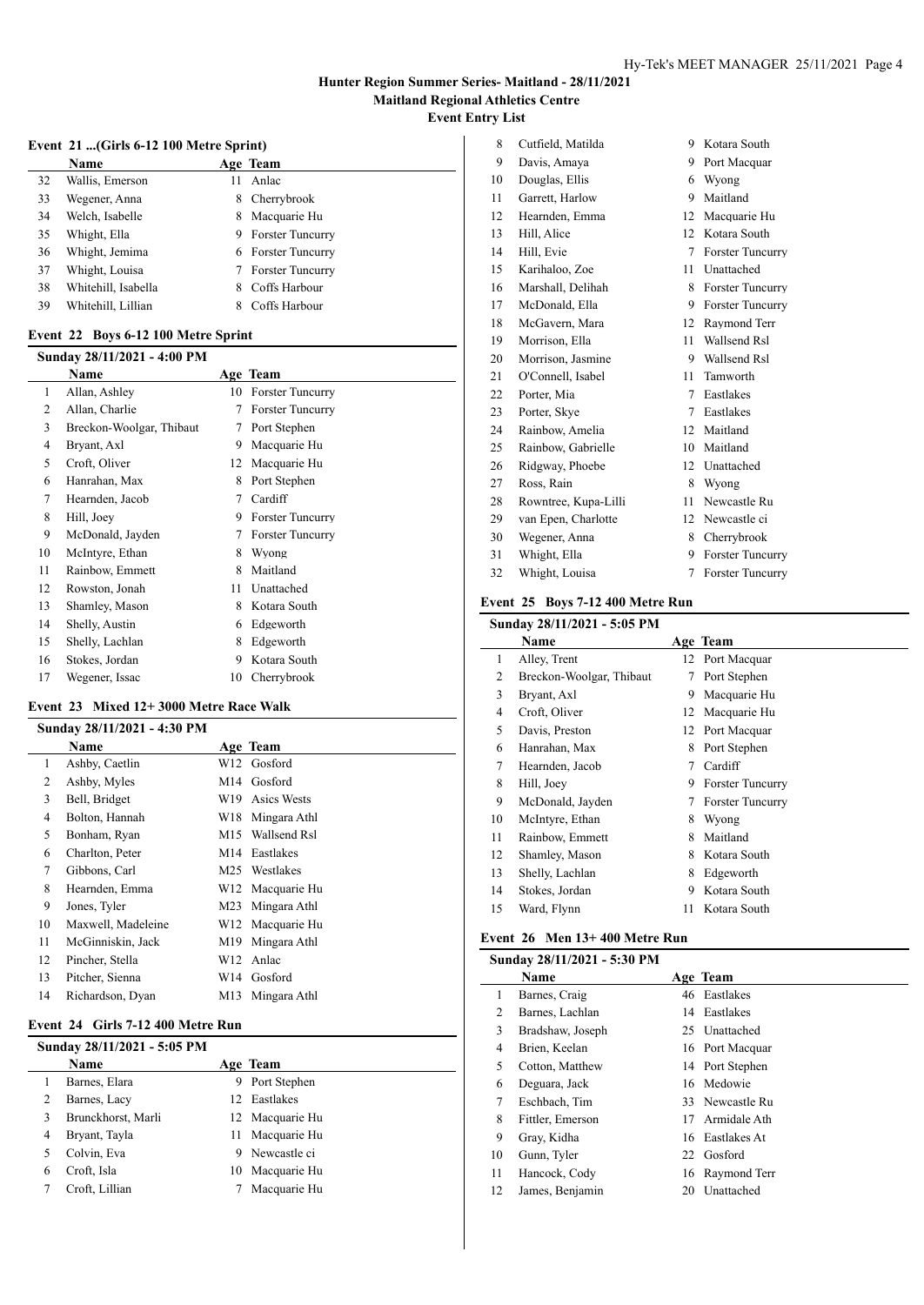$\overline{a}$ 

 $\frac{1}{2}$ 

#### **Event 26 ...(Men 13+ 400 Metre Run)**

|    | Name             |     | Age Team        |
|----|------------------|-----|-----------------|
| 13 | Karihaloo, Luka  | 13  | Unattached      |
| 14 | Leseberg, Ernie  |     | 50 Gosford      |
| 15 | MacLeod, Tully   |     | 15 Macquarie Hu |
| 16 | McGavern, Dan    | 47  | Unattached      |
| 17 | Murphy, Alex     | 17  | Maitland Sen    |
| 18 | Pattison, Jordan |     | 16 Armidale Ath |
| 19 | Sansom, Jarrod   |     | 24 Macquarie Hu |
| 20 | Taylor, Sam      |     | 20 Newcastle Ru |
| 21 | Ward. Nate       | 13. | Kotara South    |
| 22 | Williams, Nathan |     | 14 Newcastle Ru |
|    |                  |     |                 |

#### **Event 27 Men 18+ 400 Metre Hurdles 10 x 91cm**

| Sunday 28/11/2021 - 5:30 PM |                 |  |
|-----------------------------|-----------------|--|
| <b>Name</b>                 | Age Team        |  |
| Sansom. Jarrod              | 24 Macquarie Hu |  |

#### **Event 28 Men 16-17 400 Metre Hurdles 10 x 84cm**

| Sunday 28/11/2021 - 5:30 PM |               |                 |
|-----------------------------|---------------|-----------------|
|                             | <b>Name</b>   | Age Team        |
|                             | 1 Gray, Kidha | 16 Eastlakes At |

#### **Event 29 Women 13+ 400 Metre Run**

|    | Sunday 28/11/2021 - 5:30 PM |    |              |
|----|-----------------------------|----|--------------|
|    | Name                        |    | Age Team     |
| 1  | Brady, Tia                  | 29 | Newcastle Ru |
| 2  | Casey, Ramona               | 37 | Newcastle Ru |
| 3  | Doran, Poppy                | 15 | Anlac        |
| 4  | Enderby, Erika              | 15 | Kotara South |
| 5  | Enderby, Mikayla            | 17 | Kotara South |
| 6  | Heath, Jenna                | 24 | Anlac        |
| 7  | Hill, Brooke                | 15 | Newcastle Ru |
| 8  | Ingram, Richelle            | 52 | Mingara Athl |
| 9  | Jarvis, Hannah              | 15 | Kotara South |
| 10 | Mazzei (T/F20), Amelia      | 19 | Unattached   |
| 11 | Monk, Montana               | 17 | Macquarie Hu |
| 12 | Munro, Georgia              | 18 | Macquarie Hu |
| 13 | North, Natasha              | 13 | Raymond Terr |
| 14 | Ogle, Nicole                | 23 | Macquarie Hu |
| 15 | Pernecker, Ashley           | 17 | Mingara Athl |
| 16 | Pollard, Jemma              | 16 | Newcastle Ru |
| 17 | Rowntree, Hunter            | 15 | Newcastle Ru |
| 18 | Townsend, Vicki             | 57 | Nsw Masters  |
| 19 | Turton, Armani              | 15 | Unattached   |
| 20 | White, Mikaela              | 27 | Newcastle Ru |
| 21 | Wight, Philippa             | 58 | Unattached   |
|    |                             |    |              |

#### **Event 30 Women 16+ 400 Metre Hurdles 10 x 76cm**

| Sunday 28/11/2021 - 5:30 PM |                 |  |                 |
|-----------------------------|-----------------|--|-----------------|
|                             | <b>Name</b>     |  | Age Team        |
|                             | Hughes, Claudia |  | 20 Unattached   |
|                             | Skelton, Tiahna |  | 18 Wallsend Rsl |
|                             |                 |  |                 |

# **Event 31 Girls 6-12 Shot Put**

| Sunday 28/11/2021 - 1:30 PM |                 |
|-----------------------------|-----------------|
| Name                        | Age Team        |
| Colvin, Eva                 | 9 Newcastle ci  |
| Croft, Isla                 | 10 Macquarie Hu |
| Croft, Lillian              | 7 Macquarie Hu  |

| 4  | Douglas, Ellis    | 6  | Wyong              |
|----|-------------------|----|--------------------|
| 5  | Hearnden, Emma    |    | 12 Macquarie Hu    |
| 6  | Hearnden, NikkiF  | 10 | Cardiff            |
| 7  | Marshall, Delihah |    | 8 Forster Tuncurry |
| 8  | Morrison, Ella    | 11 | Wallsend Rsl       |
| 9  | Morrison, Jasmine | 9  | Wallsend Rsl       |
| 10 | O'Brien, Hallie   |    | 6 Eastlakes At     |
| 11 | Porter, Skye      |    | Eastlakes          |
| 12 | Ross, Rain        |    | /vong              |

#### **Event 32 Boys 6-12 Shot Put**

| Sunday 28/11/2021 - 1:30 PM |                 |    |                         |                  |
|-----------------------------|-----------------|----|-------------------------|------------------|
|                             | Name            |    | Age Team                | <b>Seed Mark</b> |
|                             | Allan, Charlie  |    | <b>Forster Tuncurry</b> |                  |
| 2                           | Croft, Oliver   |    | 12 Macquarie Hu         |                  |
| 3                           | Hanrahan, Max   | 8. | Port Stephen            |                  |
| 4                           | Hearnden, Jacob |    | Cardiff                 |                  |
| 5                           | McIntyre, Ethan | 8  | Wyong                   |                  |
| 6                           | Rainbow, Emmett | 8  | Maitland                |                  |
| 7                           | Shelly, Austin  | 6  | Edgeworth               |                  |
| 8                           | Shelly, Lachlan | 8  | Edgeworth               |                  |
| 9                           | Todd, Archer    | 10 | Gosford                 |                  |
|                             |                 |    |                         |                  |

#### **Event 33 Girls 13+ Long Jump**

|   | Sunday 28/11/2021 - 1:45 PM |     |                 |
|---|-----------------------------|-----|-----------------|
|   | Name                        |     | Age Team        |
|   | Conlon, Dixie               | 13  | Raymond Terr    |
| 2 | Harrison, Lainee            | 17. | Macquarie Hu    |
| 3 | Ingram, Richelle            |     | 52 Mingara Athl |
| 4 | North, Natasha              |     | 13 Raymond Terr |
| 5 | Stewart, Bella              |     | 20 Newcastle Ru |
| 6 | Tobin, Lucy                 |     | 14 Cardiff      |
| 7 | Townsend, Vicki             |     | 57 Nsw Masters  |
| 8 | Ward, Amarni                | 14  | Maitland        |

#### **Event 34 Boys 13+ Long Jump**

|    | Sunday 28/11/2021 - 1:45 PM |    |               |
|----|-----------------------------|----|---------------|
|    | Name                        |    | Age Team      |
| 1  | Baptiste, Jake              | 17 | Hill District |
| 2  | Browne, Robert              | 33 | Wallsend Rsl  |
| 3  | Carr, Blake                 | 27 | Macquarie Hu  |
| 4  | Charlton, Peter             | 14 | Eastlakes     |
| 5  | Ellis, Daryl                | 67 | Wyong Athlet  |
| 6  | Fairweather, Liam           | 19 | Maitland      |
| 7  | Fairweather, Trae           | 16 | Maitland      |
| 8  | Gunn, Katie                 | 20 | Gosford       |
| 9  | Hancock, Cody               | 16 | Raymond Terr  |
| 10 | James, Benjamin             | 20 | Unattached    |
| 11 | Lawler, Harry (Harrison)    | 16 | Unattached    |
| 12 | Lloyd, Lleyton              | 21 | Macquarie Hu  |
| 13 | Taylor, Sam                 | 20 | Newcastle Ru  |
| 14 | Walter, Elijah              | 18 | Raymond Terr  |
| 15 | Welch, Jackson              | 13 | Unattached    |

#### **Event 35 Women 13+ Discus Throw**

|               | Sunday 28/11/2021 - 3:30 PM |                 |
|---------------|-----------------------------|-----------------|
|               | <b>Name</b>                 | Age Team        |
|               | Ingram, Richelle            | 52 Mingara Athl |
|               | Townsend, Vicki             | 57 Nsw Masters  |
| $\mathcal{F}$ | Vogt, Anna                  | 13 Unattached   |